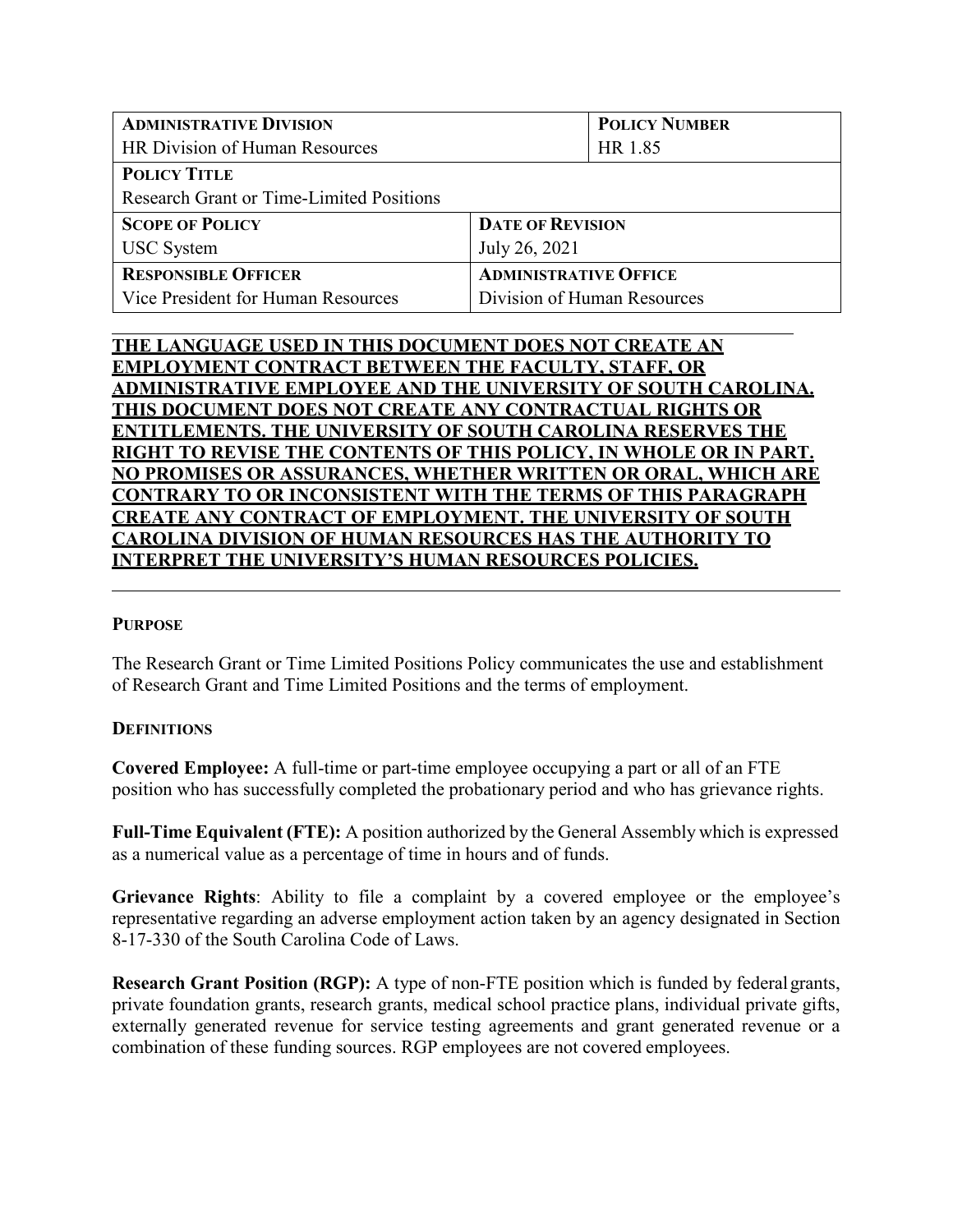**Time-Limited (TL):** A full or part-time non-FTE position hired to fill a position with timelimited project funding approved or authorized by the appropriate State authority, and who is not a covered employee.

## **POLICY STATEMENT**

This document describes the uses, establishment, and terms of employment for research grant positions pursuant to Section 59-101-630 of the South Carolina Code of Laws and time-limited positions pursuant to Section 8-11-196 of the South Carolina Code of Laws.

# **A. Uses and Establishment of Research Grant Positions**

- 1. Research grant positions are non-FTE positions established to support the opportunities for economic development presented through the expansion of research activities.
- 2. Research grant positions must be funded by federal grants, public charity grants, private foundation grants, research grants, medical school practice plans, individual private gifts, externally generated revenue for service or testing activities, and grant generated revenue, or a combination of these funding sources.
- 3. State appropriated funds must not be used to fund any portion of research grant positions.
- 4. Research grant positions may be established using other funds during the proposal development or pre-award stages of grant funding in anticipation of specific grant or project funding.
- 5. Research grant positions may be established for multiple years; however, they must not exist beyond the duration of the funding for the project or grant or any subsequent renewal. At the discretion of the university, other funds may be used to fund continued employment between the expiration of one grant and the subsequent renewal of the same or similar grant, or the award of an additional grant. When funding for the project or grant ends or is insufficient to continue, research grant employees must be separated and their positions will cease to exist.

# **B. Uses and Establishment of Time-Limited Positions**

- 1. Time-limited positions are non-FTE positions established to perform work directly associated with a time-limited project. Time-limited projects are specific work products or services provided by a state agency or by one state agency to another state agency, local government, or other public or private entity over a specified time period as a contractual agreement.
- 2. Time-limited positions must be funded by time-limited funds for a specified project. These funds may be federal, state, or other funds.
- 3. Time-limited positions, employees, and the conditions of their employment must be reported to the South Carolina Department of Administration.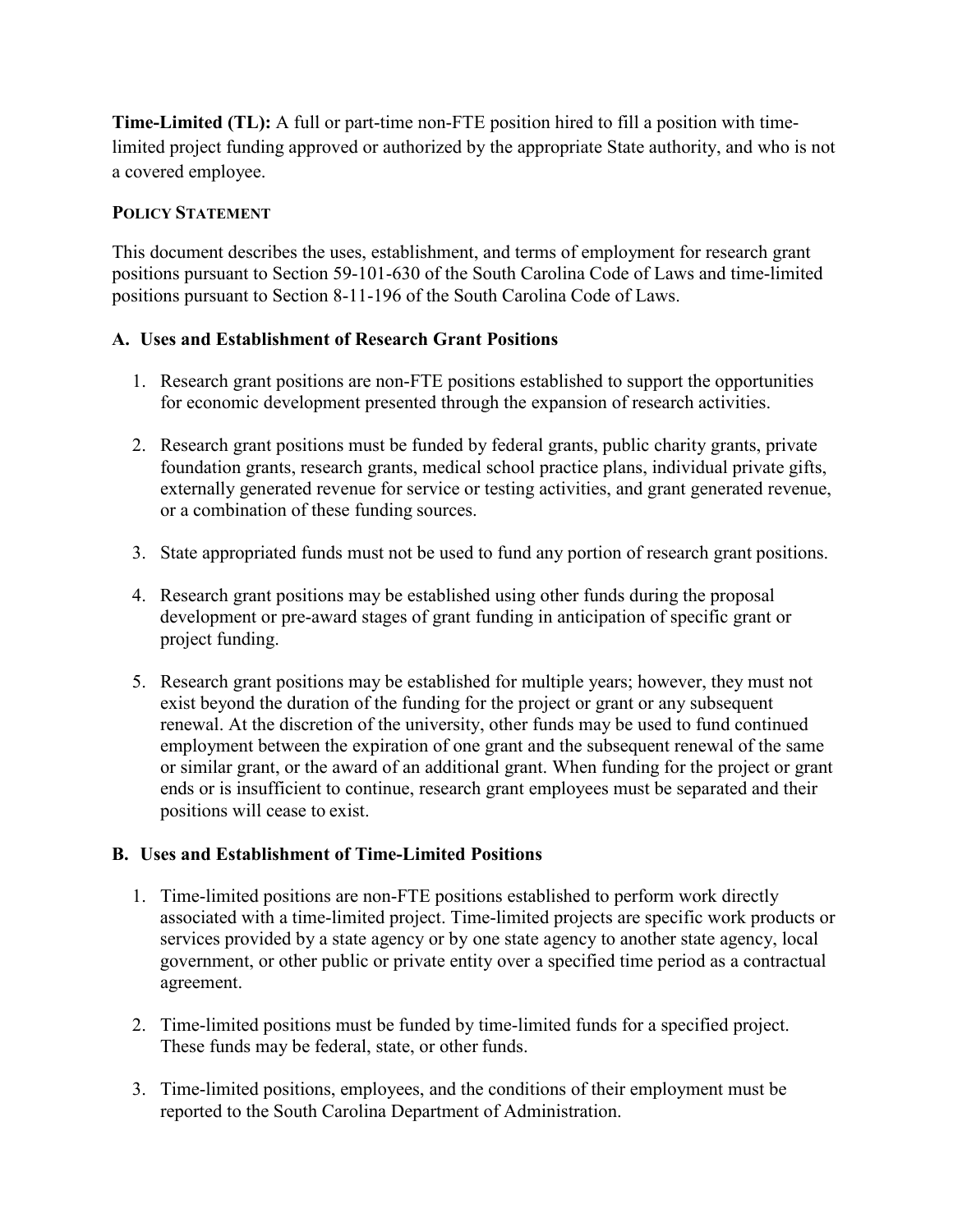4. Time-limited positions must be limited to and must not exist beyond the duration of the time- limited project or subsequent renewal of it. However, at the discretion of the university, other funds may be used to fund continued employment between the expiration of one time- limited project and the subsequent renewal of the same or similar timelimited project. When the time-limited project, or subsequent renewal ends, time-limited project employees must be separated and their positions will cease to exist.

# **C. Terms of Employment for Employees in Research Grant or Time-limited Positions**

- 1. Employees in research grant and time-limited positions are employed at-will, do not have a period of probationary employment, and do not have grievance rights afforded to state employees covered by the State Employee Grievance Procedures Act or faculty of the university. Employees in research grant or time-limited positions may be separated at any time with or without cause.
- 2. All federal laws are applicable to employees in research grant and time-limited positions.
- 3. Hiring salaries will be determined based on factors including but not limited to education, work experience, and internal and external market conditions. Employees in research grant or time-limited positions are eligible for various salary increases if funding permits. However, they are not eligible for general or merit pay increases as awarded by the General Assembly. These employees are not entitled to compensation beyond the date of termination other than for the part of the grant that has been performed.
- 4. The hiring unit must contact the Office for International Scholars (OIS) prior to extending an offer of employment to a non-US citizen to ensure:
- a. the proposed employment is consistent with immigration laws and regulations; and
- b. the proposed terms and conditions of employment (including, but not limited to, duties, hours, compensation and access to benefits) are commensurate with those applicable to the hiring unit's similarly situated U.S. workers.
- 5. Employment in H-1B status is employer, hiring unit, and position specific. Material changes in the terms and conditions of H1-B employment require advance notice to the Office for International Scholars for compliance with USDOL and USCIS regulations.
- 6. If a hiring unit terminates the employment of an individual in H-1B status prior to the expiration date of the H-1B approval notice, the hiring unit must offer the individual return travel airfare to their country of permanent residence abroad.
- 7. Research grant and time-limited employees are covered by unemployment insurance and workers' compensation.
- 8. Employees in research grant or time-limited positions are eligible for the same benefits available to state employees in FTE positions, provided funds are allocated within the grant or project, or that grant-generated revenue is used.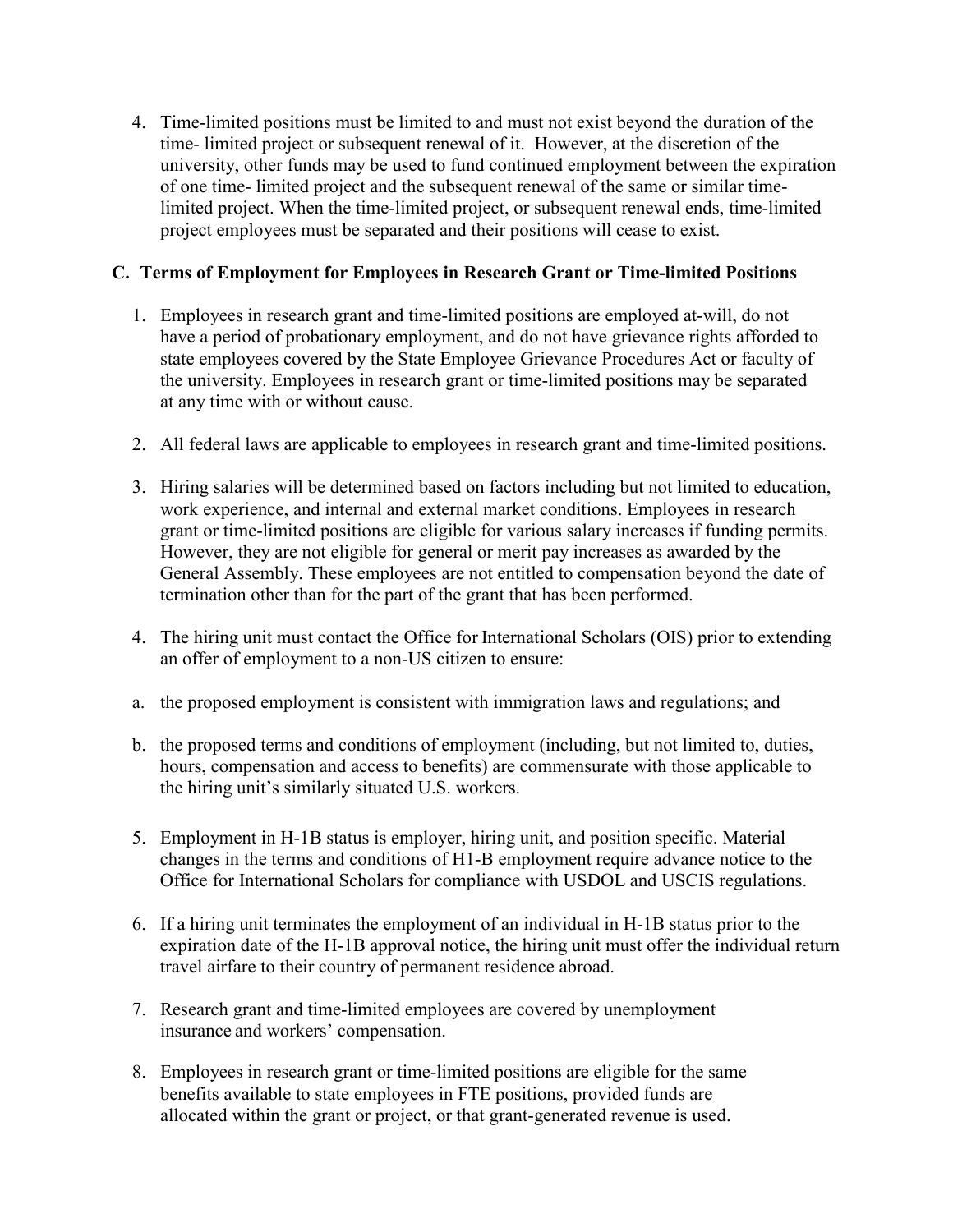Benefits may include health, vision and dental insurance, and retirement benefits.

- 9. Upon hire, the department must indicate if the research grant and time-limited position is eligible for sick leave only, annual leave only, both annual and sick leave, or neither annual nor sick leave. If the employee is provided leave, the provisions of HR 1.06 Sick Leave and HR 1.03 Annual Leave are applicable as they are for FTE positions.
- 10. Employees in research grant or time-limited positions who earn at least one type of leave (sick or annual leave) are eligible for paid holidays as outlined in HR 1.15 Holidays and Holiday Compensatory Time and the other leave types outlined in HR 1.09 Other Leave Types. Upon separation of a research grant or time-limited employee who earned annual leave, the amount of the annual leave payout is also dependent upon the availability of funds and may include all, some or none of the unused annual leave earned by the employee.

# **All positions, regardless of the source of funding, are subject to the requirements of the Affordable Care Act.**

# **If benefits are provided to the employee, all benefits will be administered within established university policies and guidelines**.

- 11. Employees moving from an FTE position into a research grant or time-limited position or from a research grant or time-limited position into an FTE position cannot transfer unused sick or annual leave. Research grant and time-limited employees forfeit unused sick leave hours and are paid for unused annual leave in accordance with university policy [HR 1.03](http://www.sc.edu/policies/ppm/hr103.pdf) [Annual Leave,](http://www.sc.edu/policies/ppm/hr103.pdf) dependent upon the allocation of funds for this purpose.
- 12. Employees moving from one research grant or time-limited position to another research grant or time-limited position may transfer unused sick and annual leave if the gaining grant or project is able to accept the leave hours. If the gaining grant is unable to accept the leave hours, employees forfeit unused sick leave and will be paid for unused annual leave in accordance with university policy [HR 1.03 Annual Leave,](http://www.sc.edu/policies/ppm/hr103.pdf) dependent upon the allocation of funds for this purpose.
- 13. For purposes of determining bonus leave accrual or for state service recognition time worked in a research grant or time-limited position does not count toward state service time if hired into an FTE position. However, time worked as a research grant or timelimited employee will be counted toward the leave accrual date upon moving into another research grant or time-limited position without a break in employment.
- 14. If a nonexempt employee in a research grant or time-limited position moves to a position that cannot accept compensatory time, the employee must be allowed to use all accrued compensatory time or be paid for all such time by the losing department prior to the employee being promoted, reassigned, demoted, or transferred to the new position.
- 15. Employees in research grant or time-limited positions should be given feedback using th[e](https://www.sc.edu/about/offices_and_divisions/human_resources/docs/assessment_non_covered_employees.pdf)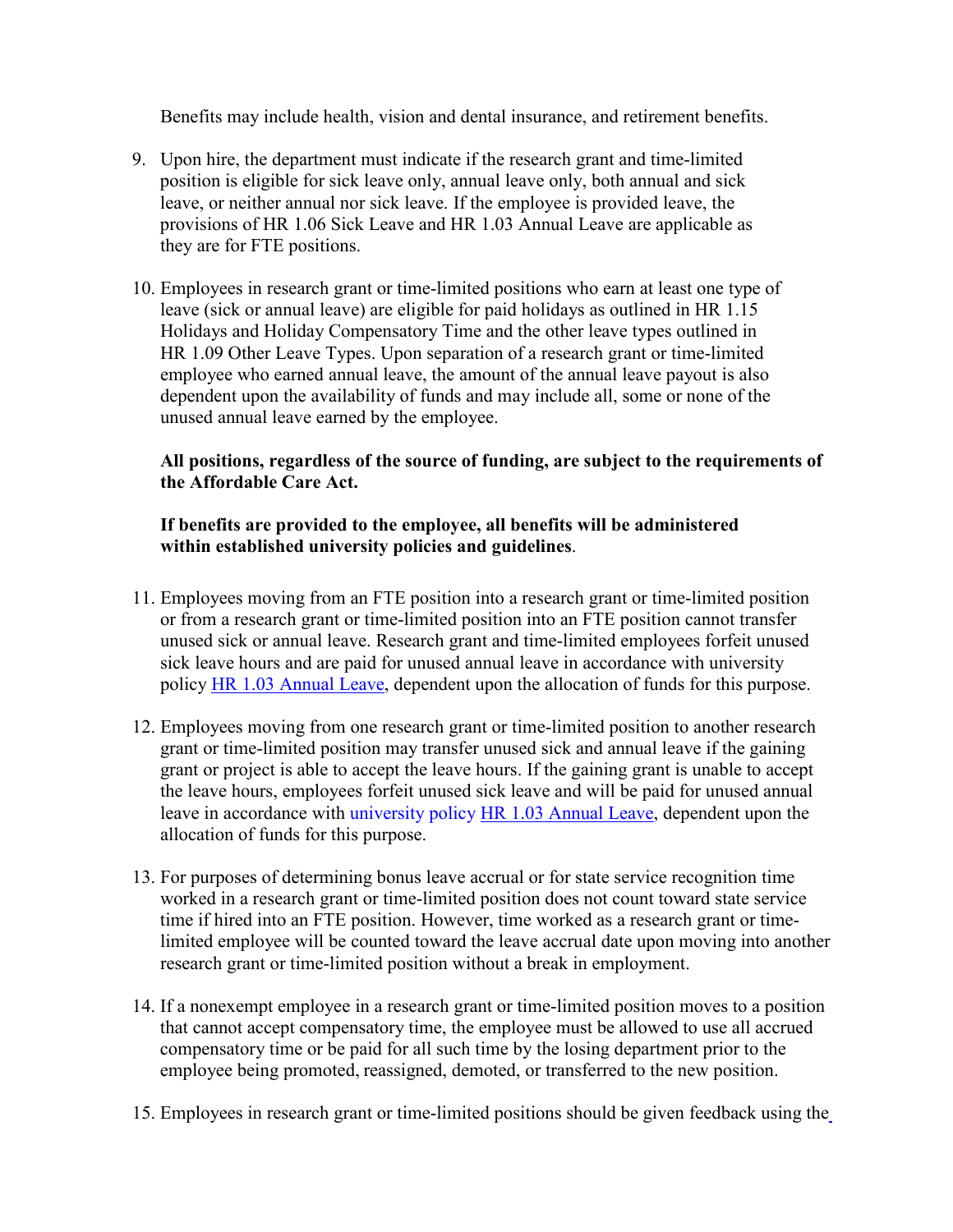[Performance Feedback Assessment for Non-Covered Employee form](https://www.sc.edu/about/offices_and_divisions/human_resources/docs/assessment_non_covered_employees.pdf) or other feedback tool.

- 16. An employee in an FTE position who is covered by the **[State Employee Grievance](https://www.scstatehouse.gov/code/t08c017.php)** [Procedures Act](https://www.scstatehouse.gov/code/t08c017.php) and who voluntarily accepts a research grant or time-limited position will:
	- a. Forfeit grievance rights;
	- b. Forfeit covered status;
	- c. Experience a break in service;
	- d. Forfeit unused sick leave; and
	- e. Forfeit reduction-in-force rights.

## **PROCEDURES**

Procedures, forms, and general guidance related to this policy can be found on the Division of Human Resources website at [http://hr.sc.edu/.](http://hr.sc.edu/)

# **RELATED UNIVERSITY, STATE AND FEDERAL POLICIES**

[Affordable Care Act](https://www.gpo.gov/fdsys/pkg/PLAW-111publ148/pdf/PLAW-111publ148.pdf) [SC Code of Law Sections 8-11-196,](https://www.scstatehouse.gov/code/t08c011.php) [8-17-330](https://www.scstatehouse.gov/code/t08c017.php) and [59-101-630](https://www.scstatehouse.gov/code/t59c101.php) SC Code of Laws, Sections 8-17-310 through 8-[17-370, State Employee Grievance and](https://www.scstatehouse.gov/code/t08c017.php) [Procedure Act](https://www.scstatehouse.gov/code/t08c017.php) [State Human Resources Regulations 19-718.03, 19-719.01](https://admin.sc.gov/files/2016%20HR%20Regulations-Combined%20Website%20Version.pdf) [HR 1.03 Annual Leave](http://www.sc.edu/policies/ppm/hr103.pdf) [HR 1.06 Sick Leave](http://www.sc.edu/policies/ppm/hr106.pdf) [HR1.09 Other Leave Types](http://www.sc.edu/policies/ppm/hr109.pdf) [HR 1.15 Holidays and Holiday Compensatory Time](http://www.sc.edu/policies/ppm/hr115.pdf) [HR 1.24 Appointment, Reassignment, and Promotion of Classified, Research Grant, Time-](http://www.sc.edu/policies/ppm/hr124.pdf)[Limited or Unclassified Staff Employees](http://www.sc.edu/policies/ppm/hr124.pdf)

### **HISTORY OF REVISIONS**

| <b>DATE OF REVISION</b> | <b>REASON FOR REVISION</b>              |
|-------------------------|-----------------------------------------|
| November 16, 2018       | Updated to new format with current unit |
|                         | names.                                  |